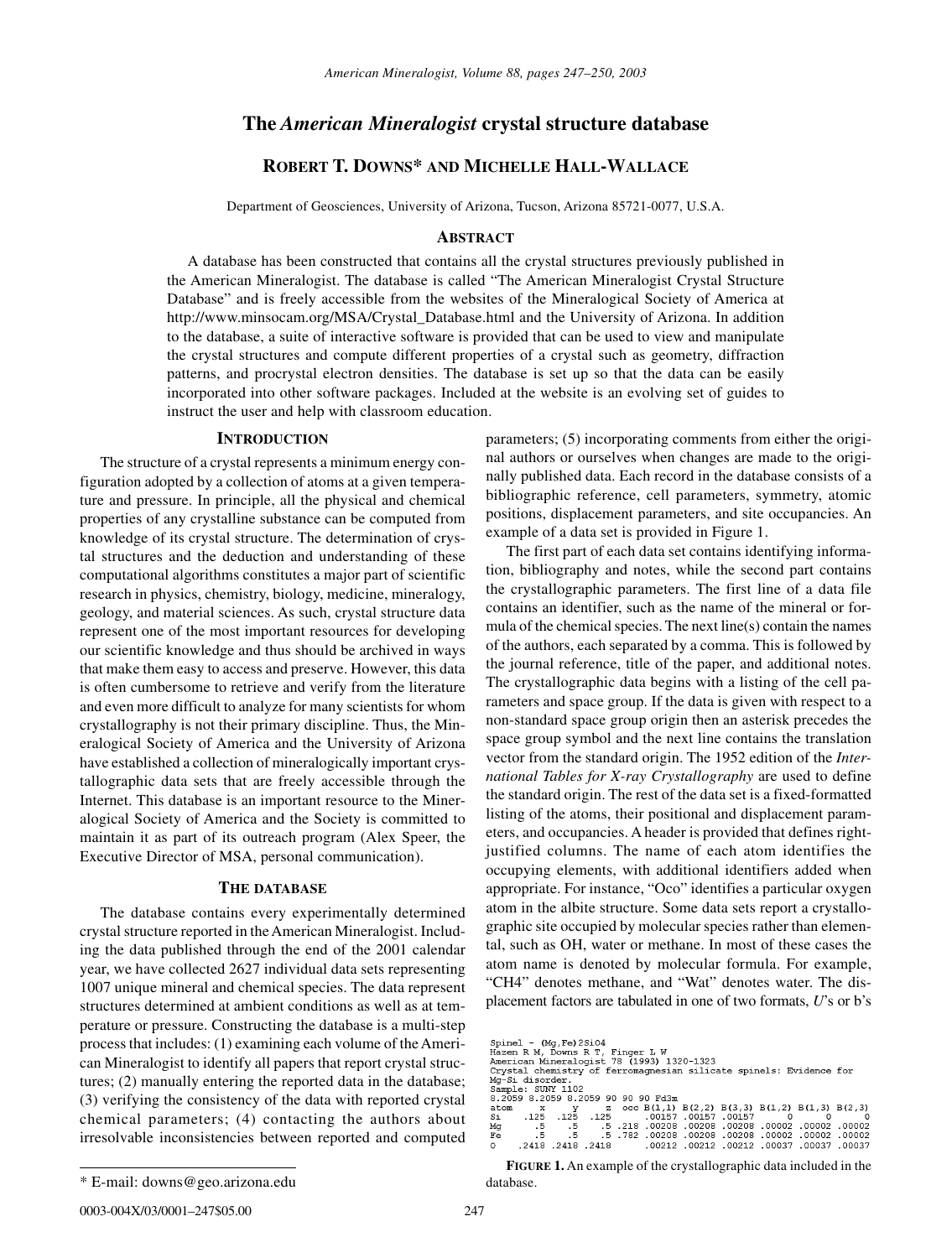(see Downs 2000 for further details on displacement factors).

Quality control is an area of major concern and effort in construction of the database. Each data set must be verified for accuracy and omissions before being added to the database. We use METRIC, a software program developed by Bartelmehs, Gibbs, Boisen, and Downs (1993) at Virginia Tech. This program was written using the matrix methods and group theory outlined in Boisen and Gibbs (1990) to compute the crystal chemical parameters that are typically found in many crystal structure publications. The crystal chemical parameters include bond lengths, angles, polyhedral volumes, distortion indices, displacement parameter details, rigid-body motion parameters, and such, as recently reviewed in Hazen et al. (2000). The software has been widely used for crystal structure research and educational purposes (Bartelmehs et al. 1993). Comparing the crystal chemical parameters calculated by METRIC with those included in the original publication provides a check of the internal consistency of the data. If a discrepancy is found then we try to determine its source and correct it. Many errors are typographical, while others are more complex. The authors are contacted to correct an error when possible. The database contains only the corrected data set. The METRIC software that we use to check the data is freely available and is distributed on the website.

Our experience has shown that the number of publications with errors in their data is large. We estimate that at least 50% of the published data have errors of one sort or another that require deducing the problem and contacting the authors. To address this problem, the American Mineralogist has appointed a crystal structure technical editor (currently R.T. Downs). The editor checks the internal consistency of the data for each structure that is being reported in a submitted manuscript using the METRIC software. The results of the check are forwarded to both the primary editor and the authors so that the manuscript can be corrected before publication. We estimate that 75% of all submitted manuscripts have errors of one sort or another in their crystallographic tables. Anne Hofmeister, recent editor of American Mineralogist, and Robert Martin, editor of the Canadian Mineralogist, can corroborate this high percentage of errors (personal communications).

#### **THE ANCILLARY SOFTWARE**

A suite of software visualization and analysis tools has been developed to make the database more useful as a scientific and educational tool. Two key applications are XtalDraw, an application that creates multiple representations of a crystal structure, and METRIC, described above.

The XtalDraw and METRIC modules, with their options and interface, are the result of many years of development. The software was written for DOS systems in 1986 at Virginia Tech (Bartelmehs et al. 1993) for two purposes: (1) to aid teaching in the Geosciences, Material Sciences, and Mathematics programs at the university, and (2) to facilitate research. These goals have been maintained over the years. Through interaction with undergraduates who use the software in class, the interface algorithms have been streamlined to be simpler and more intuitive, however, these refinements serve the professional scientist as well.

While powerful, they still are not completely user-friendly and may often require significant experience or oversight by an instructor to use them in a classroom setting. Furthermore, the applications are not fully compatible with the crystal structure database nor do they provide for seamless data analysis. With a grant from the National Science Foundation, we are working to transform these powerful applications into a more user-friendly visualization and analysis tool set, fully integrated with the crystal structure database. This will make the database more useful and accessible. Below we describe the existing software and provide insight into how it will evolve.

When completed, students and scientists of all disciplines will be able to explore and analyze crystal structure data with a state-of-the-art Windows-based software. The basic features of the software will include default settings that allow a range of users, from the high school student in chemistry to the professional mineralogist, to investigate fundamental properties of minerals including: (1) crystal chemical parameters such as bond lengths and angles, polyhedral volumes and distortions, thermal vibration amplitudes, and rigid body motion parameters; (2) fixed wavelength or energy dispersive X-ray and neutron powder diffraction patterns; and (3) electron densities and bonding analyses.

Crystallographic parameters are the foundation of research in material properties and being able to visualize and manipulate crystal structures is fundamental to understanding them. Thus, when a crystal structure in the database is accessed, it can automatically be displayed with the XtalDraw module (Bartelmehs et al. 1993; Downs and Bartelmehs 1996; Hazen and Downs 1996; Downs 1998; Hazen et al. 2000). Currently, this stand-alone software contains options to draw the crystal structure with ball and stick, polyhedral, and thermal ellipsoidal renderings (Fig. 2). The user can rotate the image with the arrow keys, or manually enter directions of view in direct or reciprocal space coordinates. They can expand or shrink the image, and add or delete atoms from the field of view. The number of displayed atoms will depend only upon available computer memory. Users can change the colors of atoms, their sizes, the bonds, and so forth. The software produces publication quality bitmaps of any desired size. Carefully selected default viewing parameters are one very powerful feature of XtalDraw that make it easy to use. For instance, after a data file is read, the structure is initially displayed with **c\*** coming out of the screen, in a default orientation established by the International Tables for Crystallography. The atoms are drawn in a set of colors suggested by Lipson and Cochran (1957) to represent elemental species, and in sizes that scale to the Shannon and Prewitt (1969) radii. The user has the option to change these settings at any time and to establish their own default settings. The software can also be used to make animations of crystal structures that change with temperature, pressures, or composition (Downs and Heese 2000).

The database software module also integrates the ability to calculate many of the important crystal chemical parameters that are used by today's researchers, such as bond lengths and angles, polyhedral volumes and distortion parameters, vibrational amplitudes and orientations (Hazen et al. 2000) using the METRIC module.

Another important property of a crystal that can be computed from its structural data is its diffraction pattern. Neutron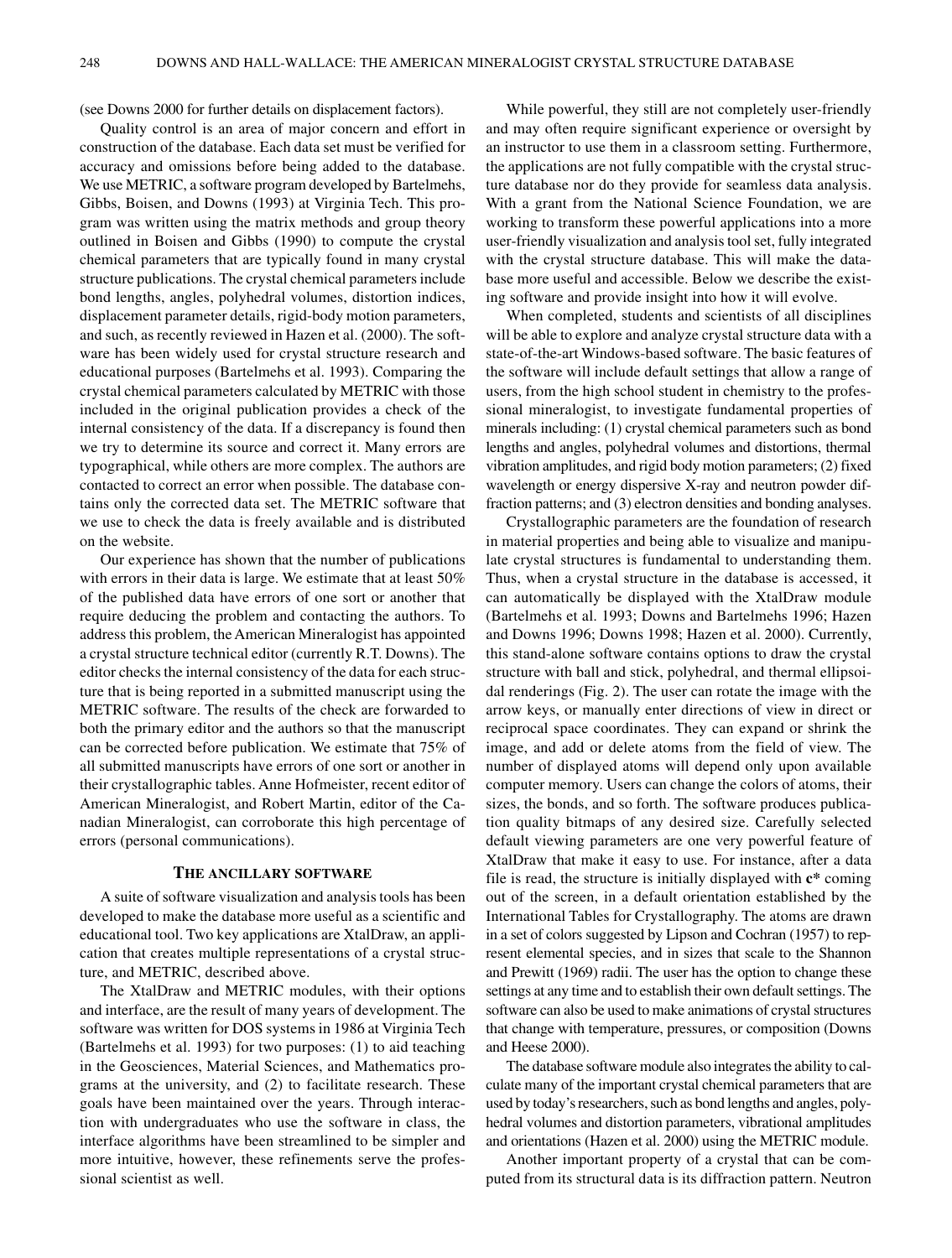

 $(c)$ 

**FIGURE 2.** An example of interactive displays that can be created by the software associated with the American Mineralogist Crystal Structure Database. The example includes images of (**a**) the crystal structure of jadeite in a combined polyhedral and ellipsoidal rendering made with XtalDraw; (**b**) the powder diffraction pattern of jadeite using Mo*K*a radiation made with XPOW; and (**c**) an electron density map of the plane through Na and bridging O atoms in jadeite made with SPEEDEN.

and X-ray powder diffraction patterns, generated from a fixed source or from an energy dispersive source, such as at a synchrotron, can be computed with the software XPOW (Downs et al. 1993). Currently, XPOW calculates the diffraction pattern for any crystalline substance and provides an interactive display of the pattern, as it would be generated by a conventional powder diffractometer (Fig. 2). The user can alter the radiation source wavelength, the peak widths, limits and orientation of the display. It provides a way to learn about the relationship between a crystal structure and a diffraction pattern by allowing the user to adjust parameters and view the changes. It is also of great use in identifying unknown materials by providing a complete diffraction pattern, and not just the few *d*-spacings listed in a search-match table.

SPEEDEN, a program that can produce a standardized electron density distribution for a given crystal structure, will also be integrated in the software package. The electron density is generally very difficult and time-consuming to obtain from experiment, and expensive and time consuming to compute. However, the procrystal model (also known as the independent atom model, IAM) of the electron density is surprisingly simple to obtain (Gibbs et al. 1992). Functions for spherically averaged electron densities are placed at the observed positions of the atoms in a crystal and the electron density for the crystal is computed by the superposition principle. This model provides a quite accurate description of the true electron density, especially around the heavier atoms (Coppens 1997; Downs et al. 2002).

Recent work pioneered by Bader (1995) and co-workers provides algorithms for analysis of the topology of the electron density. In particular, a pair of atoms is bonded if and only if a ridge of electron density joins the pair and there is a saddle point at the minimum between the atoms. Thus, for the first time, we have an unambiguous way to determine if two atoms are bonded. Downs et al. (2002) shows that the procrystal model provides a determination of bonding that is consistent with that produced by full quantum calculations for a large number of inorganic structures. The analysis and use of electron density to determine bonding is still a new tool in the mineralogical community (Downs et al. 1996; Downs et al. 1999; Gibbs et al. 1992, 1998; Rakovan et al. 1999) and so this software will be of great use to researchers. The SPEEDEN (SPhErically averaged Electron DENsity program) module was originally coded by two high-school students, Andalman and Hudasko, who won the First Place Grand Award at the 1995 International Science and Engineering Fair with this project (Andalman et al. 1995; Downs et al. 1996). Figure 2 shows a contour map of the electron density in a part of the structure of jadeite. This image was generated by computing a grid of electron density data with SPEEDEN, and then importing the grid into commercial contouring software.

As this project progresses, additional software will be developed and made accessible from the database website. We invite other researchers to also contribute their software and forward suggestions for improving our existing software.

### **ACCESSING THE DATABASE INFORMATION**

A good database should be comprehensive, accurate, easily accessed, and easily analyzed. When completed, the Crystal